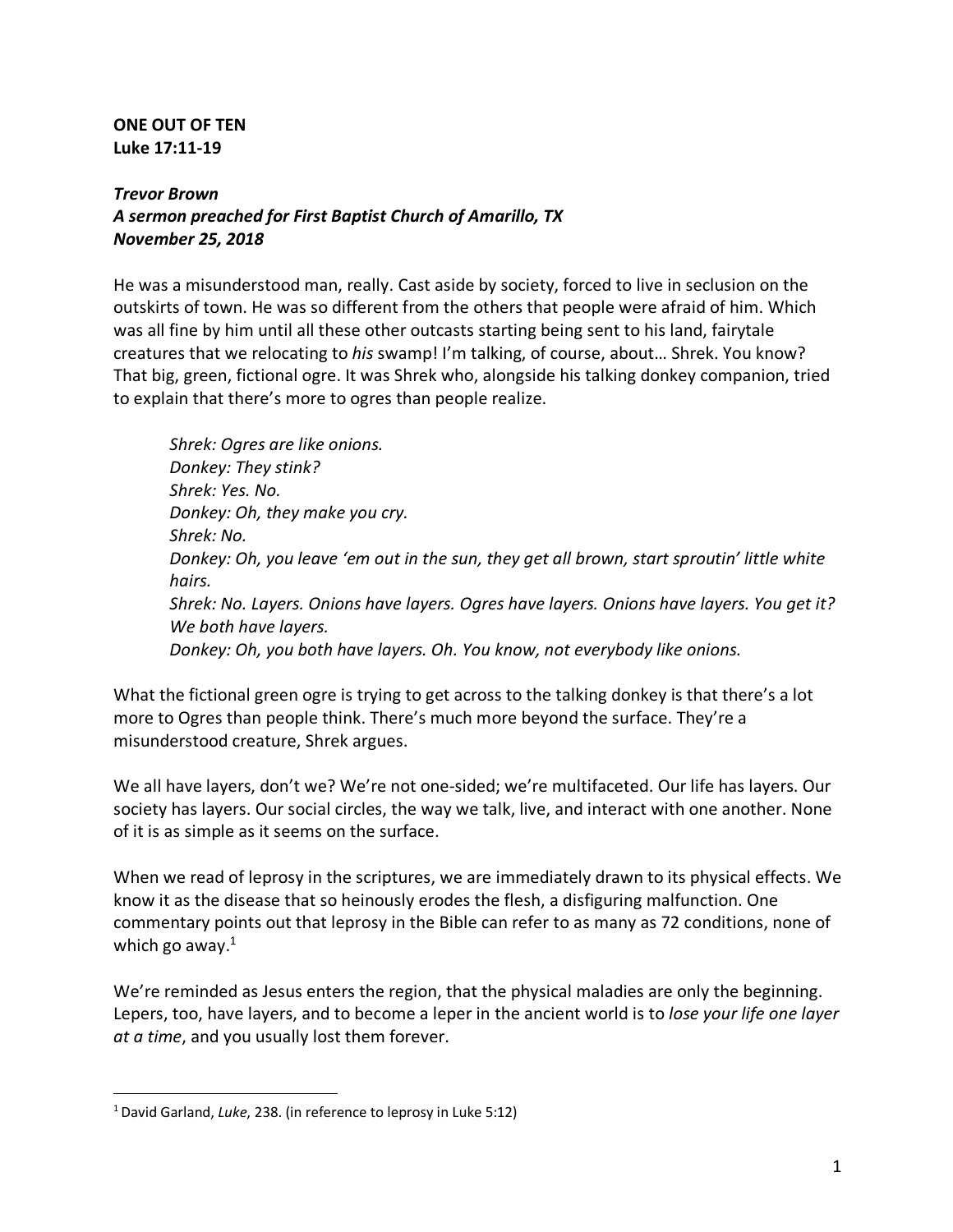#### **Jesus meets them travelling in-between**

So, Luke tells us that Jesus is on his way to Jerusalem, which is for Luke, to point out that he's on his way to Calvary. As Jesus winds his way to Jerusalem in this gospel story, we're told that he's in the region between Samaria and Galilee. He's in a literal no man's land: "a place between acceptance and rejection." Betwixt and between, as the expression goes, not fully one thing or the other.

Jesus seems to find himself in these kinds of places, gravitating toward these kinds of people quite often. Jesus travels in the in-between places, and is constantly encountering the inbetween people. They don't fit socially, they have problems physically, they're often distraught emotionally, and some are even considered by most to be unfit spiritually. Luke, as he records these details for a map-less culture, doesn't add this detail so we can trace Jesus' route. But he may be reminding us how any follower of Jesus must pattern their life: Going to those kind of in-between places, living with and for these kinds of in-between people.

#### *Story: Meeting a man who was in-between*

*It was just a couple weeks ago that a man walked into our office on a Friday, looking for someone to pray with, to listen, to meet with a pastor for some answers. It's not an unusual occurrence, but this one was unique. He was at the end of his rope. His addiction had him kicked out the house, cut off from his children, out of a job. He was in-between. Walking in from a week-long addiction binge, he said he woke up that morning and knew something had to change. He woke up and decided he had to come find someone. "Before I do anything else," he said, "I need to know what God says."*

It's possible that it's just a literary device to get Jesus from one place to another, but I'm convinced there's more to it. Jesus' journey is not coincidence, happenstance. He could choose one route or the other, but we meet him here in a land where it's easy to forget who belongs and who doesn't, where the rules don't really apply, where people have been put in their place, whether they like it or not. That's where Jesus travels today, and I suspect if we were more faithful, it's the kind of place we would find ourselves every day.

Our world remains a constant invitation to choose a side, to live at one pole or the other, lump people together into categories of "who I'm with" and "who I'm against." In the same way, our social lives and circles invite us to encounter and accumulate in groups that are just like us. We're invited to continue dismissing some or avoiding some others. We don't have time for most people's problems, and if we do, we're not creative enough to address them.

I'm convinced that following Jesus means learning to walk in those in-between places, the places where I'll encounter truly broken people, the places where there's no denying that what once was whole is now broken. It might mean living in a new awareness for those around me, ordering my life less around what's best for me, and more around what's best for the new life that God is offering in this world.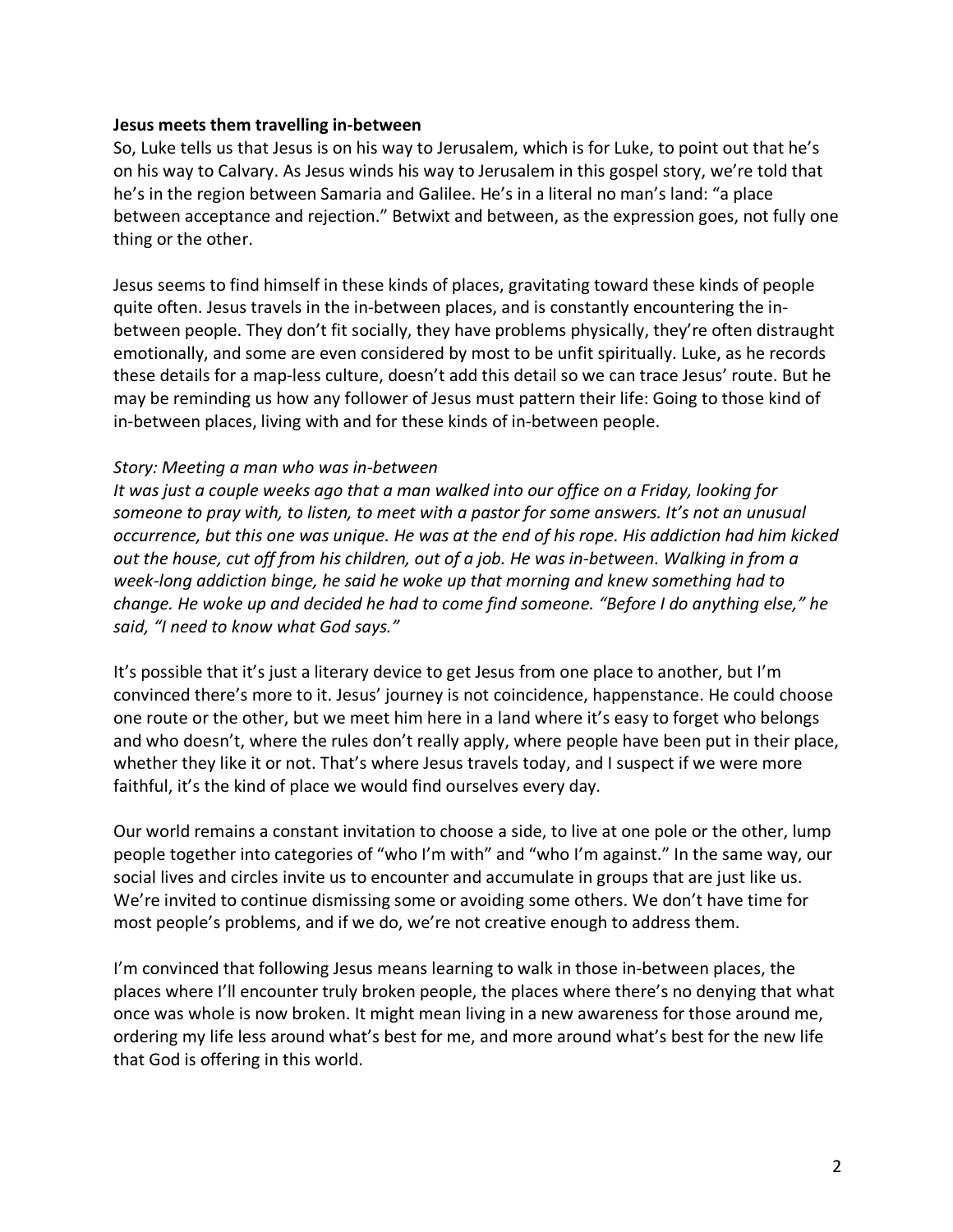But that's hard to do. The reality is that if I were Jesus, I wouldn't have healed these lepers. Would you? Not because I wouldn't want to. Who wouldn't wish them healed? I'd love for them to get healed! But if I'm honest, I would never have had the chance at this healing, because I never would've gotten close enough to hear them. Maybe not even to see them.

#### **"Unclean, Unclean"**

And I don't think I'm alone in that. As I read the Old Testament traditions regarding leprosy, nobody wanted any part of it. In fact, the Bible all but assures that people with leprosy would be out of sight – out of notice. Leviticus 13:45-46 states: *"one who has the disease shall wear torn clothes and let the hair of his head hang loose, and he shall cover his lip and cry 'unclean, unclean.' He shall remain unclean as long as he has the disease; he is unclean; he shall dwell alone in a habitation outside the camp."* 

It's not enough that they're experiencing the despair of extreme isolation. According the law, lepers first were removed from family and community, condemned to a beggar's life. According to the laws of Leviticus, its not just that lepers were assumed to be sinful, they were declared unclean. That's why they had to wear torn clothes to identify themselves to others, and were forced to live outside the community, on the outskirts of town. They lost the ability to worship God because, according to the rules of their faith, they were not allowed in the Temple. Well, they were, but in the northwest corner space set apart for them called "The Leper's Chamber Court," shielded from all the other people. Finally, to be a leper in Jesus' day meant to lose one's dignity, because people assumed that this condition was not just a disease, but also God's judgment.

### *Layer by layer, they're skin comes off and layer by layer their lives are torn apart.*

Being required to shout "Unclean, unclean," was not only a warning of being contagious, it was a theological claim that one was cursed by God. "Lepers," Taylor writes, "were shunned – because their disease was contagious, certainly, but it was more than that. It was their pain, their loneliness, their inexplicable fear no one wanted to catch, and so they were kept at a distance."<sup>2</sup>

Can you imagine identifying people by the worst thing about them? They don't even get names in Luke's gospel, just a "Lepers." The mark of their single most-undesirable attribute. Addict. Convict.

### **Calling out for healing**

<u>.</u>

So, I suppose it's no surprise that we're told they kept their distance, as they raised their voices and cried out: "Unclean, Unclean!" Did each of them say it twice? Did the disciples and Jesus hear it 20 times? **"Jesus, Master, have mercy on us!"** Only Luke uses this title "Master." They call out to him by name and claim him to be the commander of power, the authority to do something about their plight. Even in the middle of nowhere, word of Jesus has spread.

<sup>2</sup> Barbara Brown Taylor, *The Preaching Life,* 108.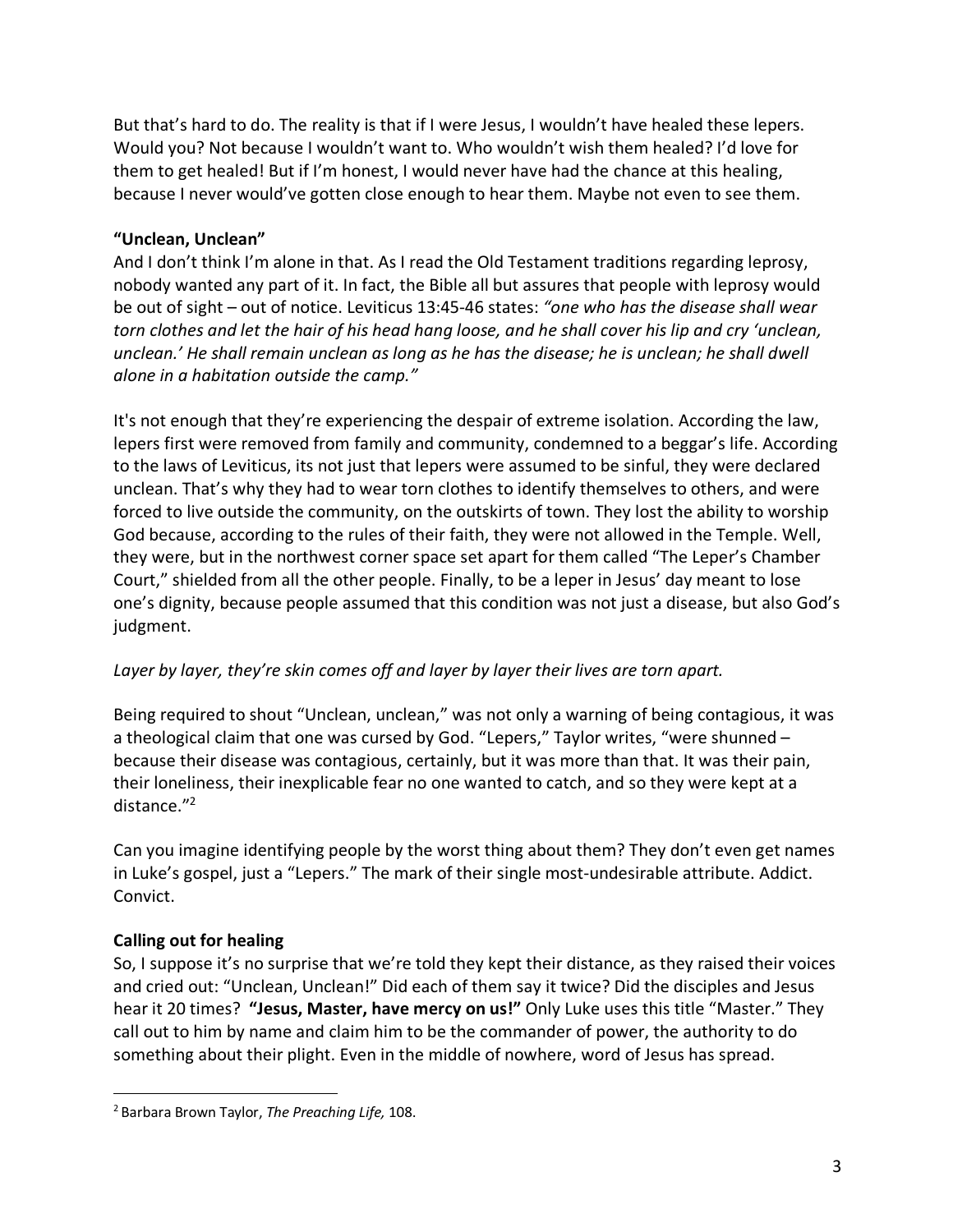Now we know Jesus was not the first Jew to claim to be a Messiah, and I assume he was not the only person ever rumored to heal people. And if you've been around desperate people enough you know they're willing to try just about anything. I can't help but think that they've called out to a lot of people as beggars at the edge of town. I would think they'd ask for healing from everybody. That's what sick people do. They're calling out to everybody! But, unlike everyone else who just looks and moves one, Jesus sees them.

People in your life every day are in need of the life, the healing, the wholeness, Jesus offers. Do you know anyone who's raising his or her voice? Is there someone you know that's in need? These ten lepers had to be depending on whatever charity they could scrounge up. Loving like Jesus loves, means seeing like Jesus sees.

## *14: When He saw them, He said to them, "Go and show yourselves to the priests." And as they were going, they were cleansed.*

He tells them to go and show themselves to the priest because the priest is the only person with the authority to examine them and deem them clean and healed. The priests had no ability to heal but they could inspect, give the required sin offerings, and restore the person back to society. So, each of them is told to turn and go to the priest as if they've already been healed. Imagine what that first step toward town must have felt like! And in the process of obeying Jesus they discover that it has, in fact, happened!

Can you imagine that experience? One guy licks his lips to feel them full again, another looks down to discover that his half-missing hand has every part again, and with it he pulls back his sleeves to examine the rest. Another hears their shock and realizes that the hearing in his damaged ear has returned. The sounds of life are back! Another feels his nose fully return and takes a whiff of the cool panhandle air… only to realize he wasn't missing much.

Jesus hasn't just healed ten sick people. He's restoring life to them layer by layer: the touch of family, the care of community, the worship of God, the dignity of work.

But we quickly learn that there's really two stories here. One is about ten lepers receiving healing. The other is about one receiving salvation.

### <sup>15</sup> Now one of them, when he saw that he had been healed, turned back, glorifying God with a *loud voice, <sup>16</sup> and he fell on his face at His feet, giving thanks to Him. And he was a Samaritan.*

ONE is aware that Jesus' healing was only one layer of what he needed. New life from Jesus will affect every layer of life, and he wants it all. One out of the ten lepers returns to get more than surface healing. The least expected outsider wants more than something from God: he wants God in and with him, transforming every place sin and sickness have touched.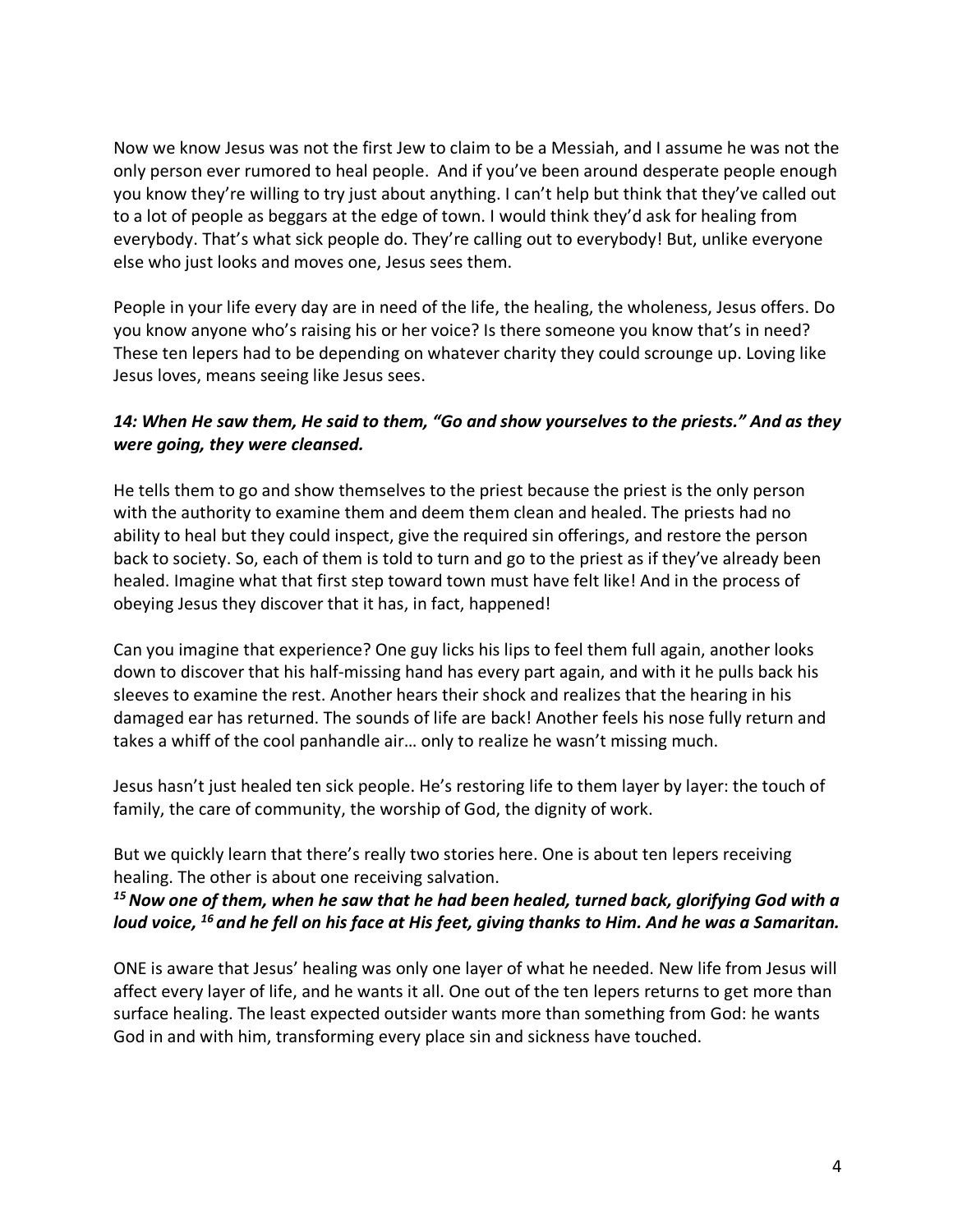He knows, not only, that something miraculous has happened to him, but also that he's been given a gift. He's received the healing of Jesus on the surface, he's experienced restoration on the outside, but he wants more than that. He wants it deep down, to his bones, to his soul!

Out of deep gratitude for what he has received, he falls at Jesus' feet in thanksgiving. In the first story, 10 lepers come to Jesus, keep their distance, and cry for mercy In the second story, 1 man comes to Jesus, falls at his feet, and praises God for receiving mercy.

And the most shocking detail of all, the one characteristic that no first century Jewish hearer could've gotten past, is that it was the Samaritan. The rest, most likely Judean Jews, are nowhere to be found. Samaritans were descendants of Assyrian captives who intermarried among the races, leaving some to consider them racial half-breeds. A Samaritan leper then was a double outcast, the absolute least likely to be depicted as a role model for faith.

But what good could a Jewish priest do him? He has his own religion and place of worship. And those nine leave him as fast as their disease had brought them together. He's been left by the nine, but with his response he's now in the company of shepherds and angels who praise Jesus at his birth in Luke's gospel. He won't need their priest. He's found the true high priest, and he's fulfilling the law at the feet of Jesus.

# *<sup>17</sup> Then Jesus answered and said, "Were there not ten cleansed? But the nine—where are they? <sup>18</sup> [b] Was no one found who returned to give glory to God, except this foreigner?" 19And He said to him, "Stand up and go; your faith [c] has made you well."*

Jesus' response is one of the more curious parts of this passage. After all, the nine hadn't done anything wrong. In fact, they've done just what he told them. In his little book, *The Way of the Wolf*, Martin Bell asks, "Where are the nine?" Just imagine, he says. You've been cured of a disease that segregates you. A dreaded skin disease separated the contaminated from the healthy. Suddenly the disease is gone. So what do you do? Where do you go?

- · One leper was a mother. She ran back to hug one of her children.
- · Another was a literalist. If the Bible said "go see the priest," he went right to his priest.
- · Another was offended. He expected he had to do something to earn the healing, and Jesus healed him before he could earn it. He was offended.
- $\cdot$  Another was so happy that he forgot to go back and say thanks.

More than just the nine: where are the priests? I can't help but think that it's not every day that nine lepers walk in healed. Where are they? Why have none of them left what they were doing to discover more about Jesus? As it turns out, "Those most happy with the status quo are the least likely to express hope in the coming revolutionary work of God."<sup>3</sup>

We can ask about the priests, or the other nine, but the story focuses on one out of the ten.

<u>.</u>

<sup>3</sup> Mark Baker and Joel Green, *Recovering the Scandal of the Cross,* 255.